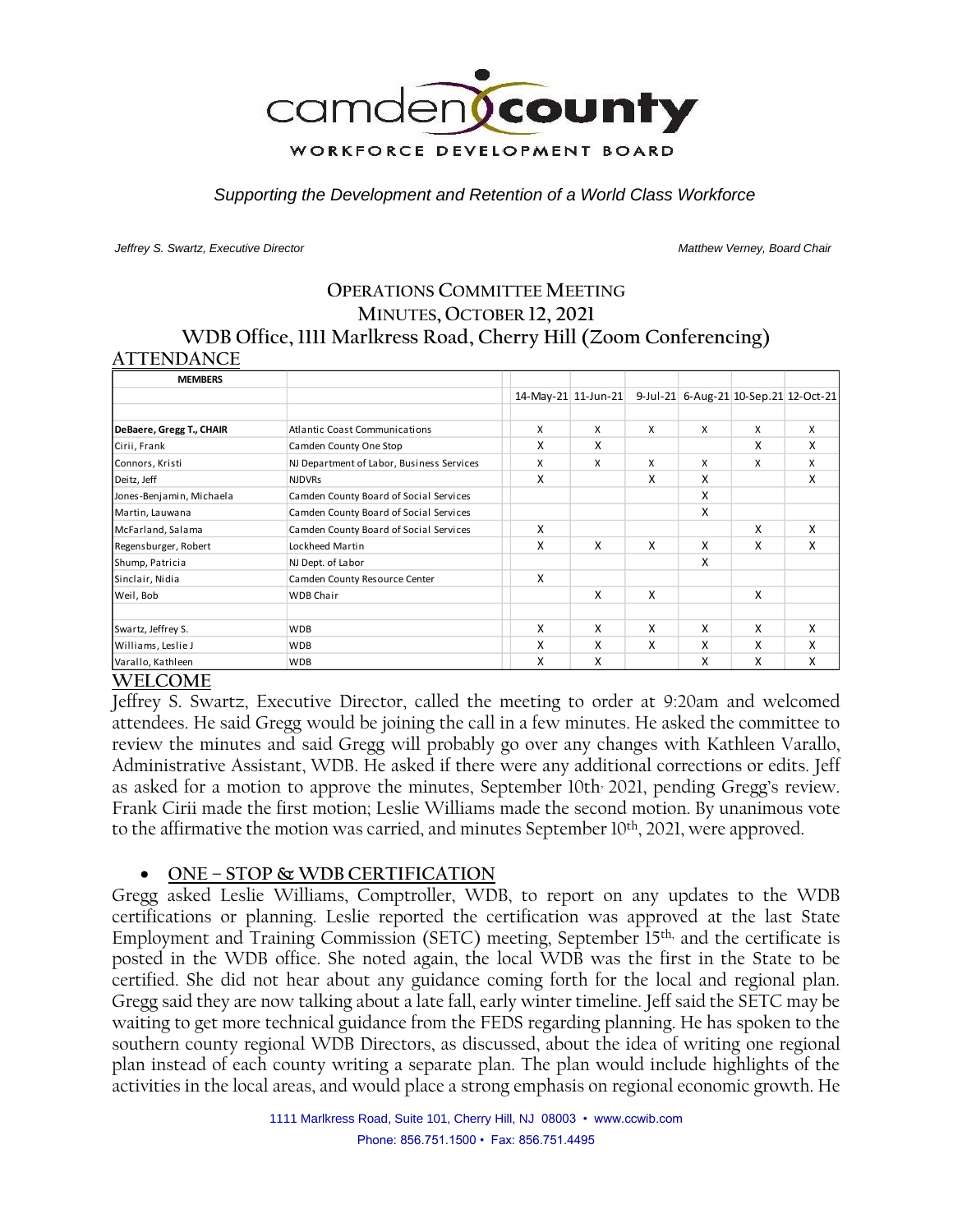also noted the SETC did not want to see long lengthy documents, and were in favor of the idea, but are still waiting for more specific guidance. Leslie said she will begin to compile the statistics and demographic insertions, so we can be ahead of planning. She receives periodic statistical data from the State that can be used in the plan.

#### • **ONE-STOP CAREER CENTER UPDATES**

Frank Cirii, Local Area Operations Director, reported the One-Stop held its monthly WorkFirst NJ Operational Meeting on Wednesday, October 6th. He encouraged members of the Operations Committee to attend, if they are not already doing so, as their schedule allows. It was discussed at that meeting about how operations will resume. The discussion was facilitated from the vendor level, and addressed the impact that continued state waivers are having on every level of the system. He said the partner meetings also continue, on a regular monthly basis, and we are coordinating with Kristi Connors, Manager, Employment Services, DOL, on state partner's return to work policies and procedures. The State obviously has different rules and regulations regarding safety protocols. He said we'll be working to coordinate offices spaces, schedules, and merging some procedural changes.

Frank reported there have not been any major incidences occurring outside of some angry customers still needing help with Unemployment (UI) claims. In most cases they are getting redirected before they get a chance to enter the building. There are still many walk-up customers looking for help.

Frank reported there have been some software issues with the QLess scheduling system. Scott Stetzer, Manager, Tech Support, is working with the company to fix the system. He said we will be looking at the State's scheduling system, which is being implemented upon their reopening or returning to the building.

Frank reported the County did co-sponsor an in-person Job Fair at the Cherry Hill Mall, with Sun Newspaper, on Friday, September  $17<sup>th</sup>$ , 10:00am-2:00pm, in the Nordstrom corridor. There were county tables with staff attending. The WDB hosted a table as well. There were non-profit agencies as well as 40 plus employers attending. Frank said he thought it was successful given the current conditions. There were 100plus people visiting tables, and about 125 that preregistered for the event. The event went well considering the current conditions.

Frank reported Laurie Maguire, Manager MIS, has completed the documents for Incumbent Worker Training (IWT). The application package is complete and was approved by Jeff, so that it can be filled out electronically, by the employer, with assistance from Camden County College. Software is on order, to enable that fillable capability. He said the sub-committee, including the College, will continue to meet on a regular basis to hopefully get the first cohort into training over the next 30-60 days.

Frank said staff is continuing to promote the Virtual Services Directory with the QR code Kristi added. It was handed out at the Job Fair on September 17th. Email outreach continues as well. Jeff noted the directory is posted to the WDB website and it was sent out to the Literacy Committee along with meeting materials. Members of the Literacy Committee have contacts in the southern part of the County. Jeff asked Frank and Kristi if staffs are keeping track of customer numbers, appointments, and zip codes. Kristi said her staff in ES is using the same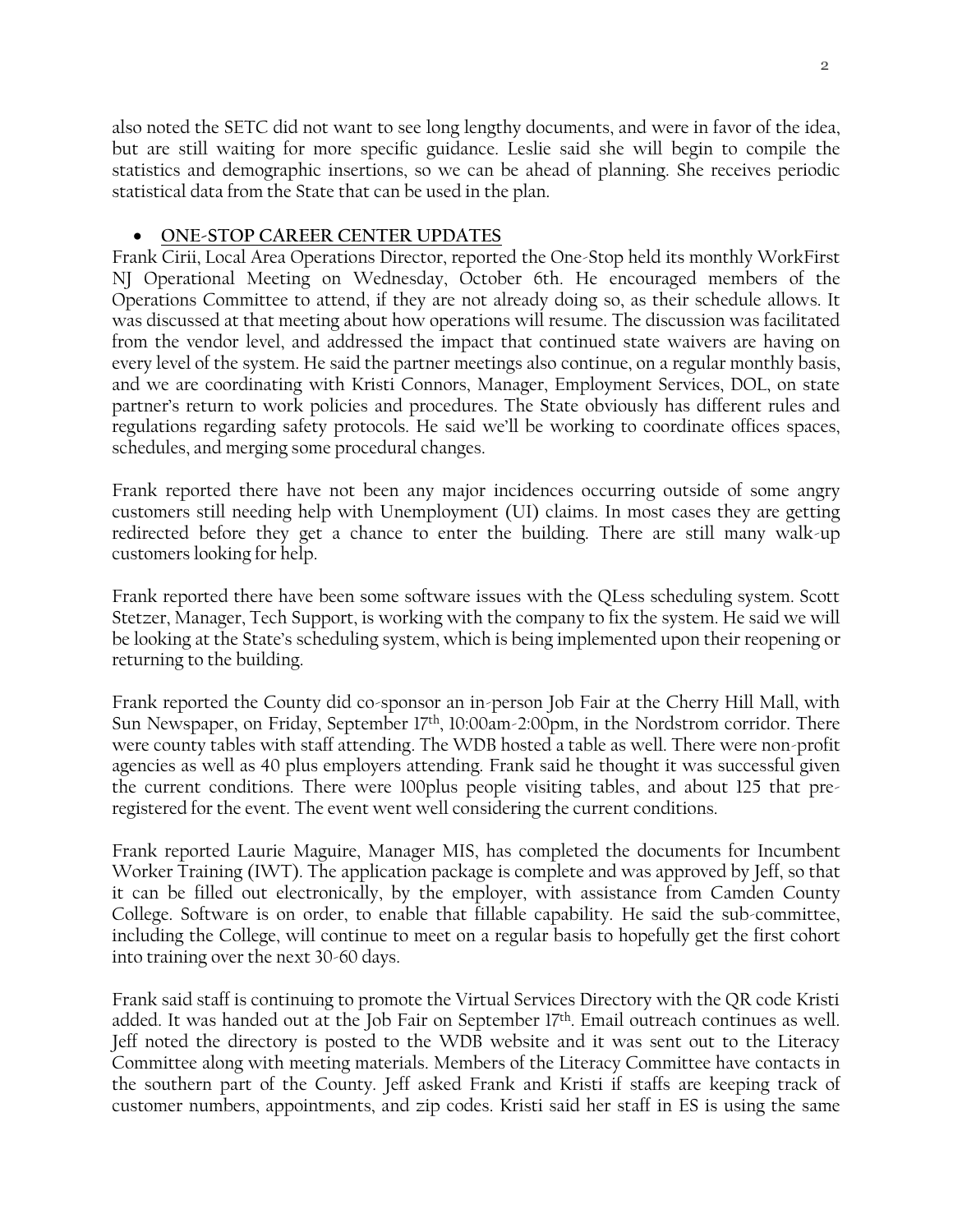check-in form even for virtual services. She said when it comes to overall counting; it's not clear how QLess is tracking customer flow. There have been some problems with that system. She will be working with a new scheduling system the State is presenting, and trying to coordinate with partners at the One-Stop. Kristi went on to say there may be three customers in the building per week, but virtually we may have provided services for over 100 customers. The Committee discussed the challenges with hosting two separate scheduling systems. All agreed it may be wise transition to one system augmented with some manual entry. Gregg said it wouldn't be the first-time data had to be pulled from multiple sources to create reports. He did ask how virtual services are being counted. Frank said all measurable customer service is entered in to the AOSOS system.

# • **YOUTH ONE-STOP UPDATES**

Frank reported youth sub-committee continues to meet regarding the Youth One-Stop Video. He said Alex Levitt, Administrative Assistant, WDB has done an awesome job with the video that was presented at the September Quarterly Board of Trustees Meeting. He will be incorporating feedback from that meeting, and the final video will be posted to the county site along with the virtual services directory and other onboarding information. He said we will be promoting youth services more aggressively on social media as well.

Frank reported youth experience has been a challenge now, mainly because current youth coming through the system are older, and want to go straight to work. Some of these youths are getting put into training, but paid internship experience continues to be a challenge. He said we will continue to look at that challenge. Financial Literacy is in place for those requesting that type of counseling. Gregg asked if there is an age cut-off for youth work experience. Frank said once youth reach the age of 19-21, they just want to be trained and go to work. Frank felt that once more youth customers are being seen live, counselors will find ways to improve outcomes. He said everyone coming through the system is requesting training in CDL, CMA, and Tech with some asking for HR and Management courses.

Gregg asked about the overall temperature at the Job Fair. He asked if people were looking for new careers, and or was there a sense of urgency to get back to work. Frank said there were a normal percentage of people just looking or browsing. He said he's never seen this type of circumstance where there were more vendors and employers than job seekers. Some jobseekers in attendance were very specific about the job they were looking for. He noted one gentleman that was looking specifically for a job in the radio industry. Jeff said most of the jobseekers he spoke with were of a more mature age category. He was hoping to speak with a younger demographic about the ACE program and other initiatives, but did not see many in attendance.

# • **BOARD OF SOCIAL SERVICES UPDATE**

It is the mission of the Camden County Board of Social Services to provide timely, efficient, costeffective delivery of social, medical, and economic programs in a compassionate and financially responsible manner. The Camden County Board of Social Services is accessible to disabled persons. (Follow the link for more information. [http://www.camdencounty.com/service/social](http://www.camdencounty.com/service/social-services/)[services/](http://www.camdencounty.com/service/social-services/)

Salama McFarland, Case Management Administrator, Board of Social Services (BSS) reported new hires that started in August have been distributed to various departments. Most of the new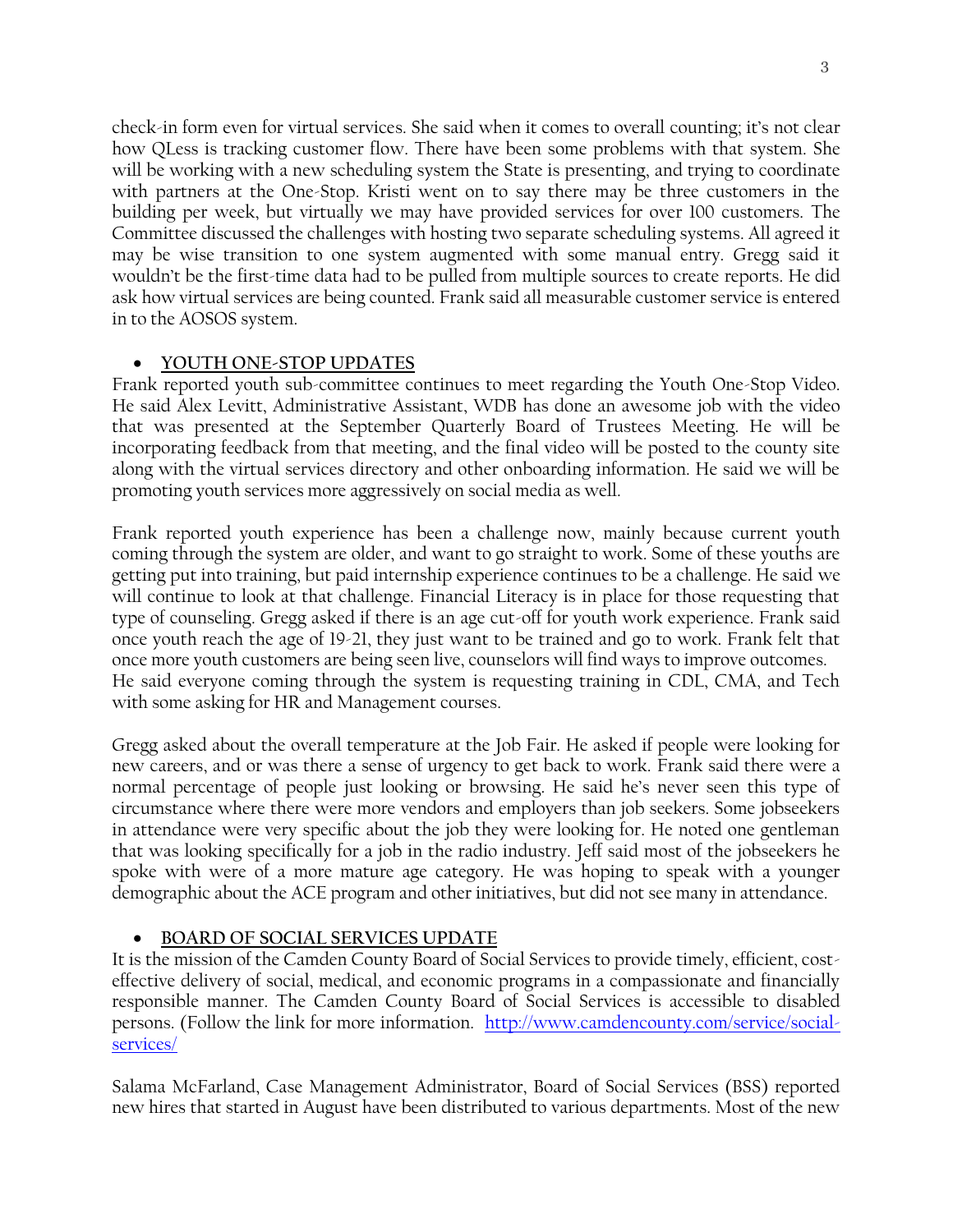hires will go to the processing department, and those in that department will get placed in departments that have the greatest need. She was informed about two more new hires that started on September 15<sup>th</sup>. One was very new to the department.

Salama reported, for the month of September, the Board received 1574 new online applications plus 201, by mail. She said notices will be sent out to TANF and eligible-to-work GA recipients letting them know that mandatory work activity requirements will begin as of January 2022. Gregg asked if that meant the State is not going to a voluntary system. Salama said voluntary participation may remain for SNAP recipients. It's still not clear how waivers will be retracted. Specifics are still being discussed. Kristi asked if GA 28-day requirements will resume. Salama said no one wants to overwhelm the system, so they are discussing a gradual roll-back. She is not sure which program will start first. Kristi asked Salama to keep her posted, and she would do the same.

Salama reported in September, staff outreached to 999 SNAP recipients, 422 TANF, 499 GA, and currently referred 34 SNAP participants, 9 TANF, and 10 GA. The numbers actively participating in volunteer work activities are 1 SNAP, 39 TANF, and 74 GA. Of those, 2 TANF recipients are receiving childcare, 9 TANF are receiving transportation, and 14 GA are also receiving transportation assistance. Gregg said it sounds like volunteer activity is holding solid. He asked if there were any further questions for Salama, hearing none he moved to DVRS updates.

### • **DVRS UPDATES & PROJECT SEARCH – JEFFERSON/KENNEDY HOSPITAL**

The Division of Vocational Rehabilitation Services provides counseling, training, education, transportation, job placement, assistive technology, and other support services to people with disabilities. (Follow the link for more information)<https://www.ncdhhs.gov/divisions/dvrs>

Jeff Dietz, Manager, DVRS, DOL, reported they are working with a lot of customers virtually. Counselors are very busy with clients who have fears about returning to work for mental health and safety reasons. He said it's like all other agencies; they are having a hard time with job placement. It has given counselors a chance to hone their coaching skills.

Jeff D. reported the Project Search program is started. He said there are no county participants in the Jefferson/Kennedy cohort, but we have 8 participating in the TD Bank cohort. The training is beginning in-person. Gregg asked if the Lenape School took over. Jeff D. confirmed they did take over the license, and the Advisory Committee is watching closely to see if there are any conflicts of interest in cohort selection as a result. This year's program puts a greater emphasis on placement outcomes. The training providers will be paid based on positive outcomes for the cohort. They are being trained in bookkeeping, general, and hotel operations.

# • **EMPLOYMENT SERVICES, DOL, UPDATE**

Employment Services provides Camden County with Career and Employer services including Temporary Disability Benefits, Family Leave Insurance, Maternity Leave, Unemployment Insurance, Social Security Disability and Workers Compensation. Services for employers included job candidate screening and recruitment. (Follow the link for more information) <https://www.nj.gov/labor/career-services/>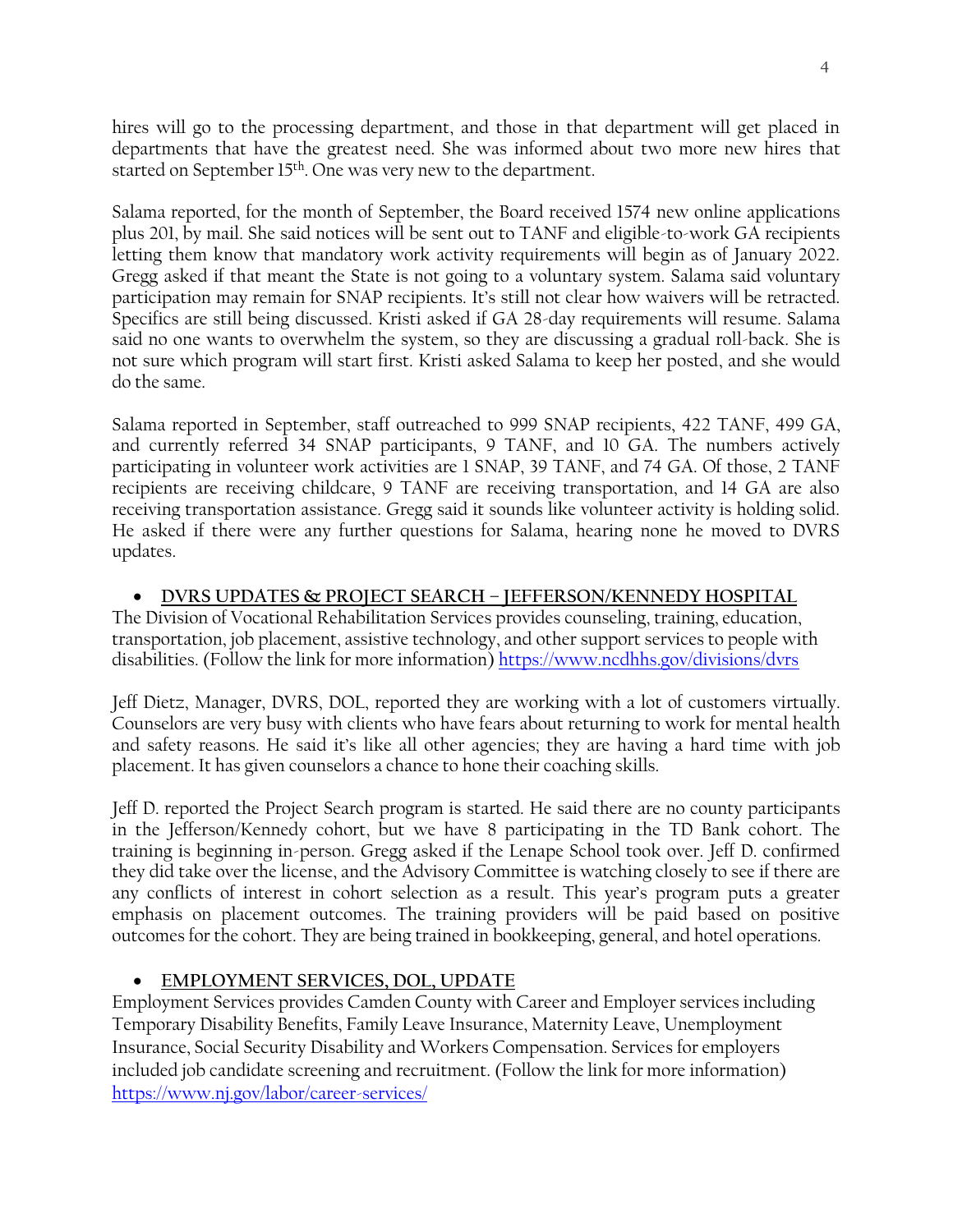Kristi Connors, Manager, Employment Services, DOL, reported her division is planning to return to in-person work schedules as of October 18th . Staff will continue to deliver services virtually. The State is currently in the process of beta testing the NIC Telegov scheduling system. She has been in meetings with the Vendor, State Chief, and other ES Manager to figure out what is needed to implement the system. This is the same system used by Motor Vehicles. She said the thing we have to convey to the vendor is that Motor Vehicle has a different menu of services. ES is comprised of an umbrella of services, and agencies with many different menus of services, so it will have to be approached in a different way. Access and administration will be very different. She said it is a pretty intuitive system that uses point and click options. The system will allow staff to vet customers with use of a form. This may sort out those wanting to get into the building just to see someone about UI claims.

Kristi reported a temperature scanner has been placed at both entrances as required by the State. This is an honor system check as there will not be guards there to monitor or record temps. The system measures with a green red light. If the light is red, staff or customers will be required to inform a supervisor, return to their car for ten minutes, and then check again. Kristi said she is coordinating with Frank to let staff know the monitoring system is near the time clocks, and this is a state requirement, not county. Kristi said she is still waiting for guidance about non-vaccinated staff, and Covid testing requirements. She said all her staff has been vaccinated, so she is not expecting any issues with mandates.

Kristi reported Unemployment (UI) staff will be returning to in-person work. They will be looking for extra desk space, because they hired 12 people. They may have to take space at the front of the facility, which could cause an issue with walk-in customers looking for help with claims. Gregg asked what roles the new hires are taking on. Kristi said they are adjudicators. These are not front line staff as those positions are being phased out. She said desk space is tight, so they may have to use classrooms to safely meet with customer's in-person. Jeff asked and Kristi confirmed that customers will be temperature scanned. She requisitioned another scanner for the customer entrance. Kristi asked and Jeff confirmed that the security guards will be responsible for monitoring the customer check in point.

Kristi reported her staff has been involved with training staff, and other local areas on the process of uploading forms and documents. A new system was implemented, so this is causing troubleshooting since the transfer to single device docking station computing.

Kristi reported year-to-date check-ins, as of today's meeting, were 2074. Virtual service requests forms 1633, and of those, 400 were referred for training. Training counselors referred 48 customers back to ES. The voluntary call campaign, initiated by the Board of Social Services, produced 46 referrals to ES for services. Kristi said she will keep everyone posted about the results of the new scheduling system, and how it can be coordinated with QLess to keep accurate check-in customer counts, and work flow reports. She can create a QR code for a manual check-in as needed. Some data can also be manually uploaded to work flow reports. The Committee discussed the easiest ways to capture customer information, and keep track of customer flow. All agreed the customer counts, zip codes, and service requests, has been important information to document. Kristi said head counts will be important even if it's for those who are turned away because of UI. If numbers increase, she will be able to make the case for increased security.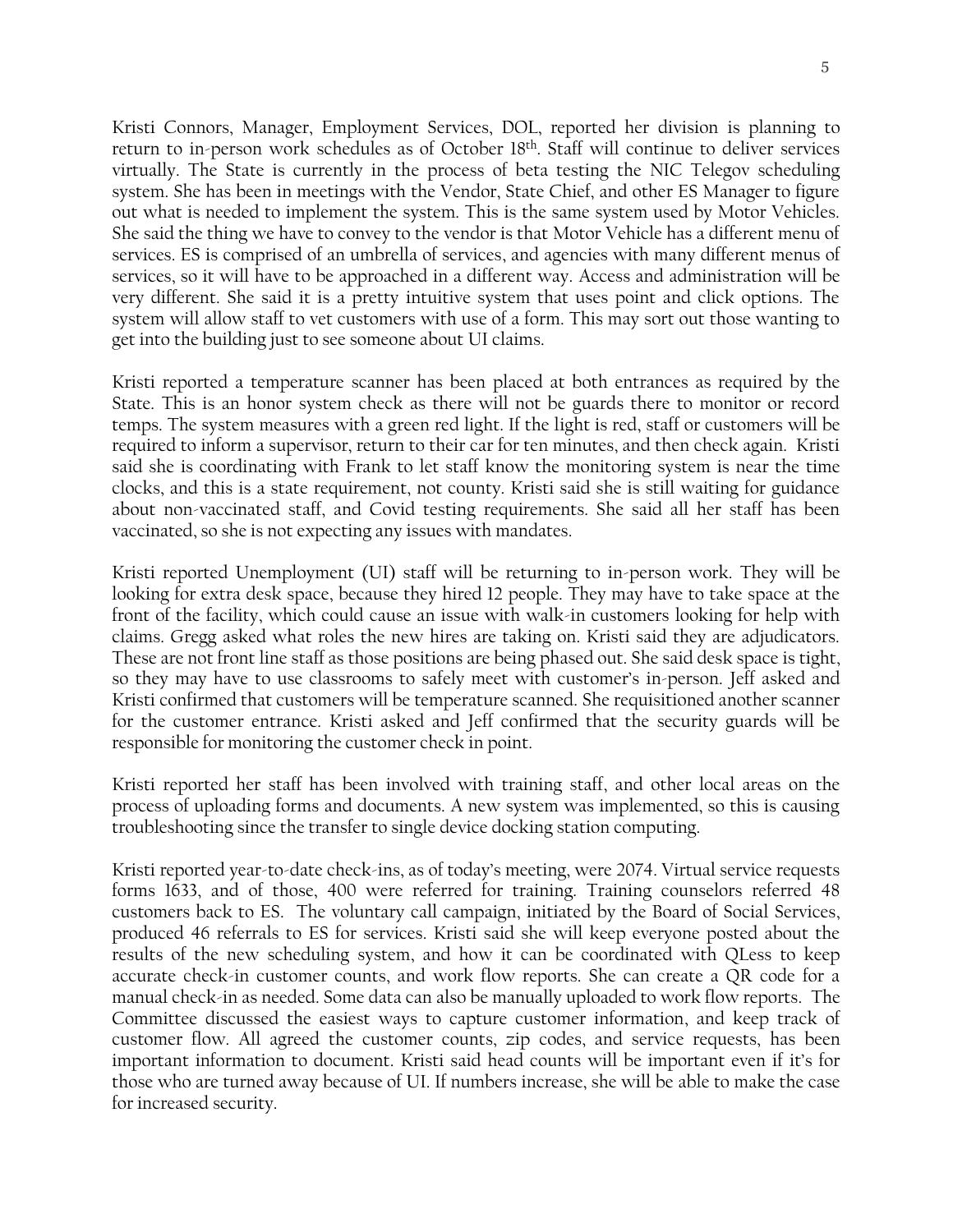# • **REGIONAL ACTIVITIES**

Jeff reported WDB staff has been attending some outreach efforts to promote the ACE program for 2022. The next cohort of WISE and GIE math classes will be start in January. As mentioned earlier, he and Leslie attended the Job Fair on September 17<sup>th,</sup> and will be attending the two high school career days in Camden and Winslow Township. Gregg asked and Jeff confirmed that participants of the past line school cohorts receive regular updates about progress for that training.

Jeff reported Camden and Atlantic County have been working diligently to get the Line School Training up and running at the Anthony Canale Training Center in Egg Harbor Township, NJ. Sherwood Taylor, Atlantic Cape Community College, who oversees the program, is still waiting for some of the yard equipment, and safety gear to be delivered to the training site. They are hoping to start the yard training in the next few weeks. Gregg suggested that the WDB get there in-person, and take some photos of the cohort in the process of training.

Jeff reported Camden Work is going well. A progress press letter was sent around noting that over 400 candidates were successfully placed in jobs. The program is going into its 3<sup>rd</sup> year, and is exceeding its original expectations.

Jeff reported GSETA is in the process of planning a virtual employment and training conference scheduled for November 15<sup>th</sup> & 16<sup>th</sup>, 2021. Jeff said they are lining up some outstanding presenters who are committed to speak. More information can be found on the newly launched website; [www.gseta.org.](http://www.gseta.org/) The link to registration for the conference will be posted to the site in the next week or so. Jeff said he will be looking at several hotel properties to plan for next year's in-person conference 2022.

# • **CONSORTIUM & INDUSTRY PARTNERSHIP UPDATE**S

Jeff reported there have not been any Medical Consortium meetings convened. He did participate in a meeting to launch a second Industry Partnership consortium in the energy sector. There were representatives from ACE, PSEG, and others on the call. The first sector partnership was in the manufacturing sector. Several work groups will be formed, and he will continue participating, and give updates about these partnerships.

Jeff reported the NJ SkillUp program seems to be going well. The WDB is continuing to promote the learning platform that is being offered free to all residents in the State. Kathleen said the State has not reported participation numbers recently. Gregg asked if the State is promoting the program, and if so how. Jeff said other than the career source website; the State has not done much else to promote the program. They are leaving it up to the local areas to promote it. The State is covering the cost of licensing the program for all local areas.

# • **BUSINESS SERVICES & OUTREACH TEAM (BSOT)UPDATES**

Jeff reported the State Business Services Reps have been helping employers organize lots of virtual job recruitments. He said Jeanne Page-Soncrant, BSR, and Ricky O'Hara, Veterans Rep. are continuing the job matching initiative. Amanda Modale, Supervisor, BSR, DOL, is continuing to send weekly reports of employer engagement while Jeanne is on partial leave. Jeanne is